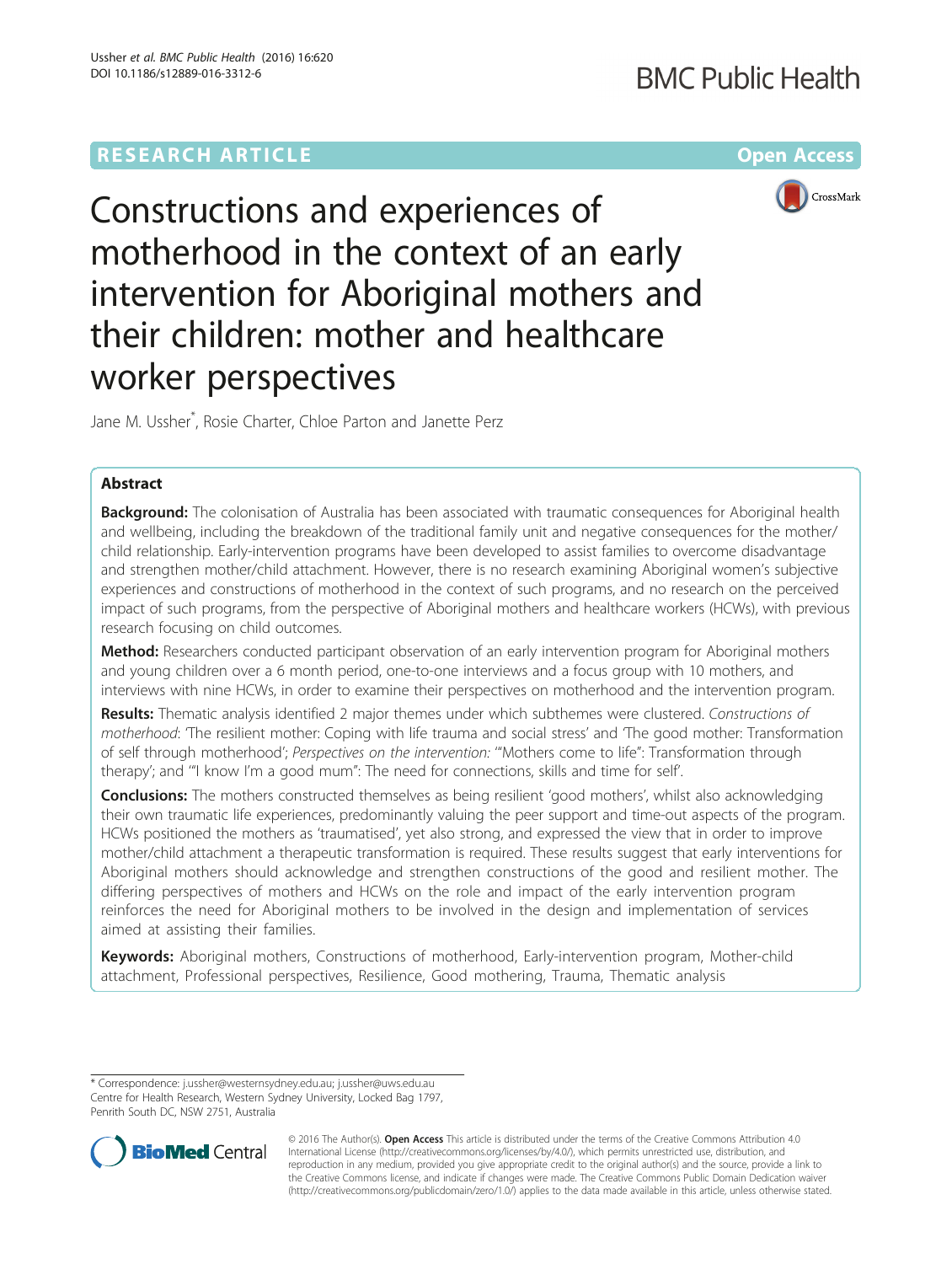# Background

The colonisation of Australia has initiated a cycle of trauma and marginalisation which has had an almost universally negative impact on the health and wellbeing of Aboriginal<sup>1</sup> Australians [[3](#page-10-0), [19](#page-11-0)]. The reproductive health of Aboriginal women is a matter of particular concern for health providers and policy makers, and is related to the mental health and wellbeing of mothers and their children [\[22, 26\]](#page-11-0). Providing support and care in the antenatal and postnatal period has been described as a "key part of closing the gap in Indigenous perinatal outcomes" ([\[41](#page-11-0)], p. 1). However, there is no research examining Aboriginal women's subjective experiences and constructions of motherhood in the context of such programs, and no research on the perceived impact of such programs, from the perspective of Aboriginal mothers and healthcare workers (HCWs), with previous research focusing on child outcomes. The aim of this study is to address this gap in the research literature.

A number of psychosocial factors and social inequities have been associated with Aboriginal maternal health outcomes [\[19](#page-11-0)], including general life stresses, poverty, and poor housing [\[4](#page-11-0)], unemployment [[21](#page-11-0)], domestic violence, and childhood sexual or physical abuse [[25](#page-11-0)]. A significant cause of intergenerational trauma has been the routine and forcible removal of children from their parents and culture [\[3](#page-10-0), [14](#page-11-0)], culminating in the historical events referred to as the 'stolen generations' [[47](#page-11-0)]. The most recent Australian Bureau of Statistics data indicates that the national rate of Aboriginal children in foster care is more than 10 times the rate for non-Aboriginal children [[1\]](#page-10-0). Additionally, Aboriginal children are removed from their families at a younger age and spend a significantly longer time in care, in comparison to a non-Aboriginal sample [[7](#page-11-0)]. Since the 1997 publication of the 'Bringing Them Home Report' into the Stolen Generations, the rate of Aboriginal child removal has increased by 400 % [[1,](#page-10-0) [24](#page-11-0), [47\]](#page-11-0). Disparities in child removal rates are attributed to ongoing Aboriginal 'disadvantage'; however, some researchers and Aboriginal advocates assert that Eurocentric judgements continue to be passed on Aboriginal families and their cultural parenting practices [\[3](#page-10-0), [18, 27, 48](#page-11-0)].

Dominant culture informs us of "what it means to be a mother", as well as what behaviours, attitudes, and selfidentities are appropriate for mothers ([\[28](#page-11-0)], p. 22). Those deemed to be 'good mothers' are rewarded, whereas those who deviate from dominant motherhood ideologies, the 'bad mothers', are sanctioned [\[43\]](#page-11-0). If a woman perceives that she has not achieved what it means to be a 'good mother' the result can be intense feelings of guilt and shame [[2\]](#page-10-0), which can lead to depression [[32\]](#page-11-0). Many Aboriginal families have had ongoing experiences of state 'intervention', in some cases across multiple generations, because of perceived poor mothering practice [\[47](#page-11-0)]. This has led to a deep fear and suspicion related to government-run family services which can prevent families from accessing services in times of need [\[17](#page-11-0)] out of fear of being deemed unfit parents and having their children removed [[24\]](#page-11-0). Parenting under these conditions, with the weight of generations of disadvantage and inequality, has led to the breakdown of many Aboriginal families and has been associated with compromised caregiver/child attachment [\[31\]](#page-11-0).

The reproductive health and subjective wellbeing of Aboriginal mothers has implications for the next generation. Trauma and stress experienced in utero have been associated with behavioural problems in young children [[40\]](#page-11-0), which can exacerbate difficulties experienced in the mother-child relationship. The quality of a child's early environment, and the strength of the mother-child relationship, plays an important role in the child's psychological development [[37\]](#page-11-0), with consequences for adult wellbeing and relationships [\[27](#page-11-0)]. It has been argued that the capacity of Aboriginal and Torres Strait Islander mothers to develop a secure attachment relationship and provide such a quality environment might be challenged as a result of a number of factors, such as lack of parenting skills resulting from being removed from their family as a child [[27\]](#page-11-0), or ongoing life stress, which can result in depression [\[10](#page-11-0)].

A growing body of research suggests that if at-risk families are identified early, attachment-based interventions can lead to better outcomes for both caregiver and child [[31, 45\]](#page-11-0). Such interventions aim to improve the caregiver-child relationship in order to build trust and consistency in caregiver-child attachment, as well as to facilitate changes in the caregivers attunement and reaction to their child's needs [\[31\]](#page-11-0). However, there is no research examining Aboriginal women's experiences or perspectives of such programs, beyond the early post-natal period [\[36](#page-11-0)]. Indeed, there is little research in Australia on Aboriginal motherhood in general, with existing research primarily of an epidemiological nature [[7](#page-11-0), [11\]](#page-11-0), or measuring the success of parenting or interventions through measuring child outcomes [[31](#page-11-0), [48](#page-11-0)].

It is widely recognised that effective service delivery necessitates health professionals working with Aboriginal women developing a trusting relationship, being respectful of Aboriginal culture and practices, and being reflexive about their own perspective and its influence on their practice [\[5, 30\]](#page-11-0). The perspective of health professionals on the development and delivery of early intervention programs aimed at facilitating Aboriginal women's reproductive health and mothering, and their perspectives on the mothers attending such services, can provide valuable insights into the utility and effectiveness of such programs. Conducting research in partnership can also facilitate reflection on the role of health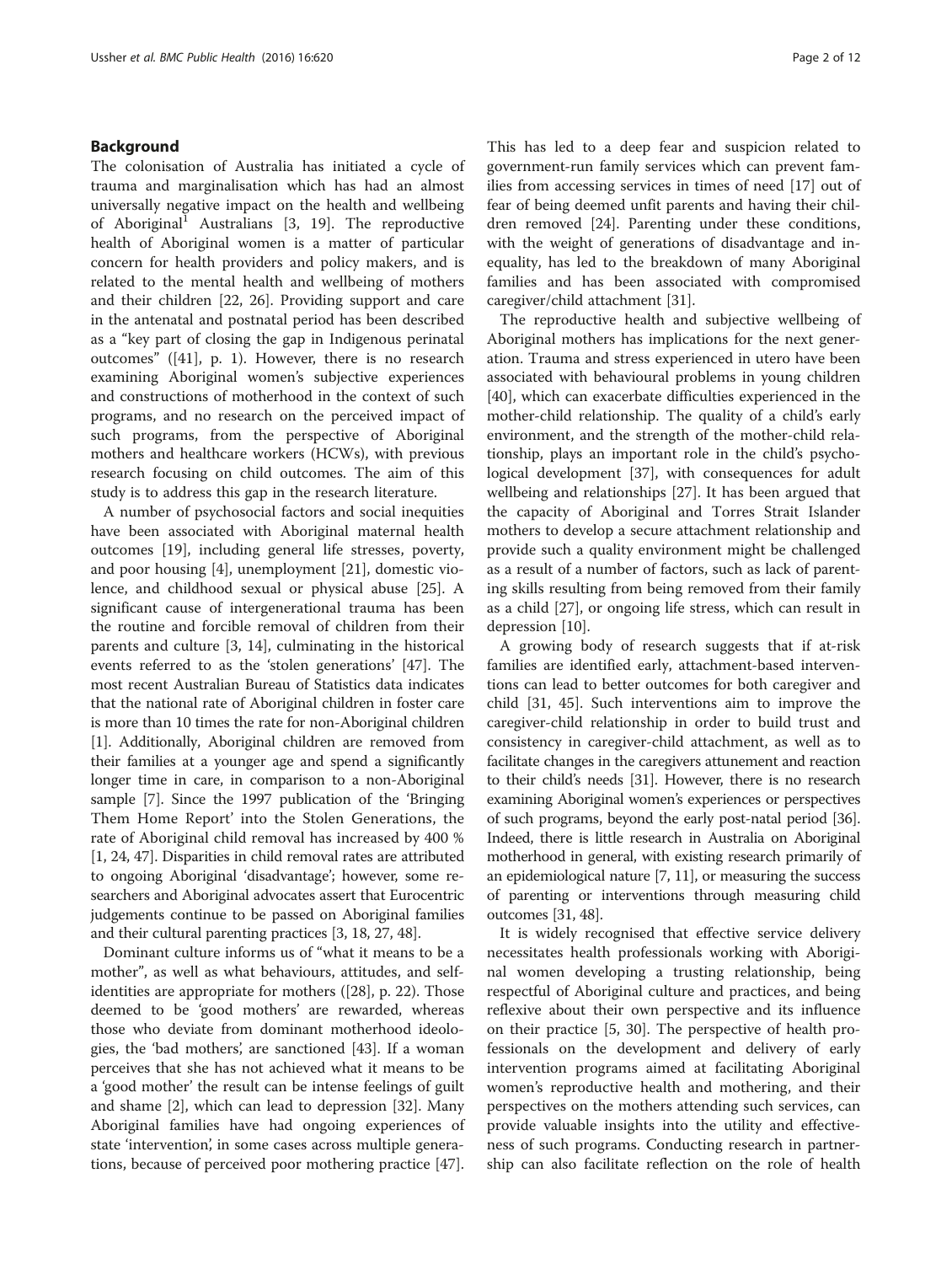care workers in service provision, and increases the likelihood of findings being translated into practice. A second aim of this study is therefore to examine the perspectives of health practitioners working within an early intervention program for Aboriginal mothers and their babies.

#### Method

#### **Design**

Constructions of motherhood and perspectives of an early intervention program for Aboriginal mothers were examined through participant observation of the program over a six month period, one-to-one interviews and a focus group conducted with 10 mothers, and interviews with nine health care workers (HCWs). Participant observation facilitates a close and intimate familiarity with a given group of individuals and their practices through an intensive involvement in their cultural environment, usually over an extended period of time [\[15](#page-11-0)]. Individual interviews provide an insight into the complexities of individual experience and constructions of motherhood, eliciting personal accounts which may not be disclosed in a group setting [[23](#page-11-0)]. Focus groups give insight into shared experiences and constructions [\[39](#page-11-0)].

### Participants

Participants were recruited through a community organisation in an urban Australian setting. The organisation provides a range of early intervention programs targeted towards young Aboriginal families. One of these programs consists of two mothers groups designed to support Aboriginal mothers and mothers of Aboriginal children. The mothers groups each met weekly and were facilitated by trained therapists assisted by support workers. The service provides an unstructured program of discussion, baby watching, art, video making, cooking and nutrition discussion. A psychodynamic framework is employed by the organisation, with particular focus on the impact and prevention of the ongoing effects resulting from inter-generational trauma. There is a particular focus on attachment and encouraging emotional engagement in the mother-child relationship. Mothers were pre-dominantly referred to the service through a hospital-based service specifically for Aboriginal mothers. All mothers who used the hospital service offered the opportunity to attend the early intervention program, with the criteria for inclusion being that they were Aboriginal with a child aged 0 to 5, or were the mother of an Aboriginal child aged 0 to 5.

The average age of the mothers was 28 years of age, and the time that they had been involved with the service varied from 3 months to 4 years. Nine of the mothers identified as Aboriginal, and one participant was the

mother of an Aboriginal child. The age of the children attending the service with their mothers ranged from one week to 5 years old. Professional staff who participated in the interviews performed a wide range of roles in relation to the groups including: group leaders, supervisors of group leaders, an Indigenous artist and cultural advisor, social work and art therapy students who were working with the group as part of placements, and other support staff who assisted with childcare and food preparation. One of the staff members was Aboriginal, the remainder from a range of Anglo-Australian and European backgrounds.

#### Procedure

Mothers and HCWs were initially introduced to the research via discussions with staff and stakeholders at the organisation. Upon the participants' agreement for the research to commence, a researcher attended each of the mothers groups for a six month period, conducting participant observation, in order to become familiar with the group and its members. Following a process of informed consent, semi-structured interviews were audio recorded and transcribed verbatim. Interviews lasted between 25 and 55 min. Where mothers indicated a preference to not be recorded, researchers produced detailed field notes documenting interview accounts from memory, a practice used in previous Aboriginal research [[33\]](#page-11-0). In the interviews with the mothers, questions included experiences of motherhood, life changes since having children, and experiences of the group. Mothers were given a \$25AUD gift card to reimburse them for their time. Topics covered in HCWs interviews were experiences of the group, interactions with the mothers and their children, and changes the HCWs had witnessed in the mothers, the children, and themselves. The data was collected between May 2014 and July 2015.

#### Analysis

Transcripts from recorded interviews and field notes from unrecorded interviews and the focus group comprised the data for this research. Thematic analysis was used to identify and describe meaningful patterns across data [\[6](#page-11-0)]. The data was analysed over several stages. First, the researchers familiarised themselves with the data, through repeated reading of the integrity-checked transcripts and field notes, in order to become familiar with the "depth and breadth of the content" ([\[6](#page-11-0)], p. 16). An initial coding framework was the generated from the data through consultation within the research team. A line-by-line coding of the data was then conducted to collate all instances of the codes that had been identified. The organised data was then used to identify commonalities, differences and patterns across the data, with higher order themes subsequently identified. Each theme was considered, not only in the context of the individual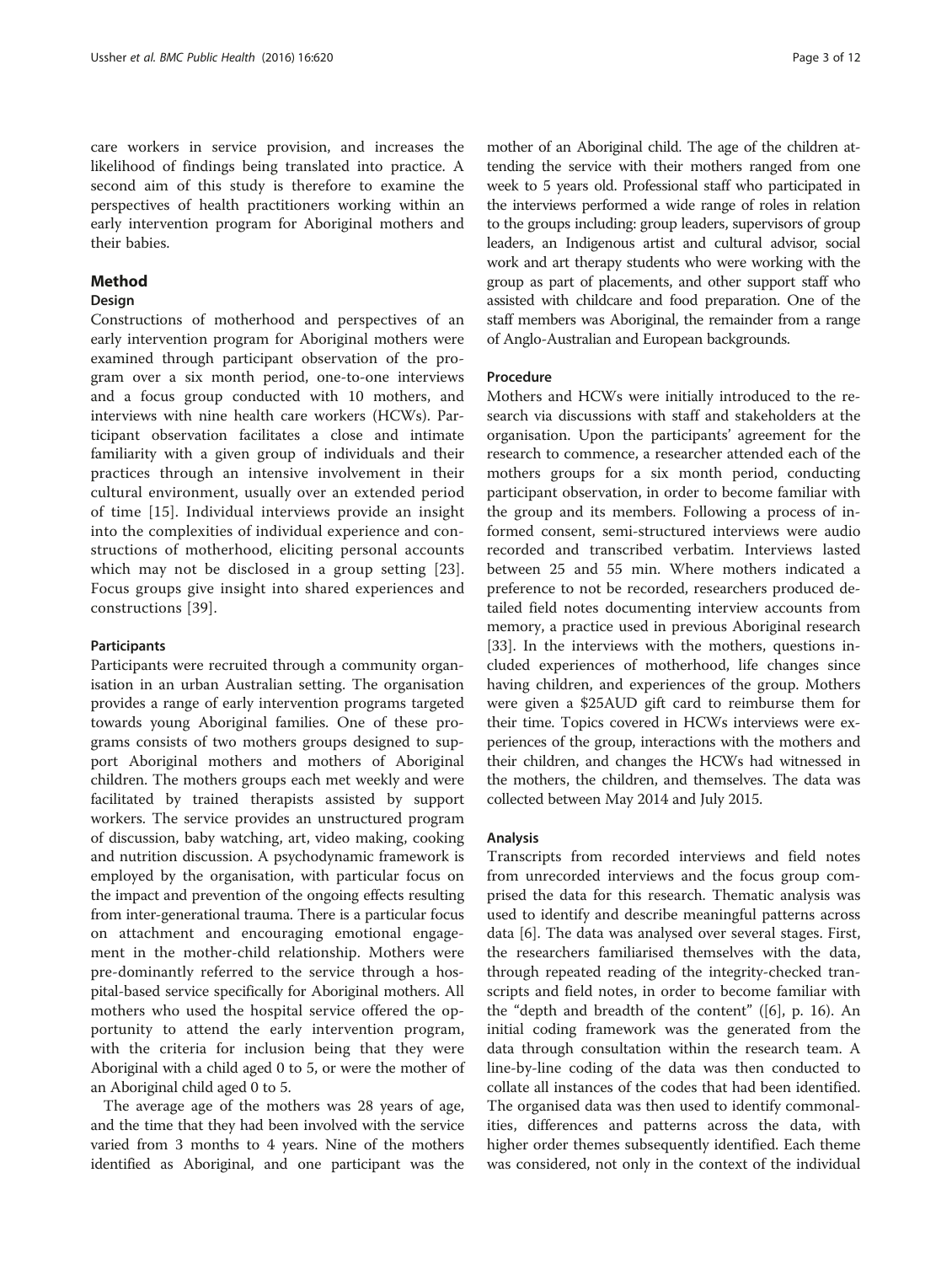theme itself but how it related to the overall story told within the data [\[20](#page-11-0)]. Two main themes, each with two sub-themes, were identified: Constructions of motherhood: 'The resilient mother: Coping with early life trauma and social stress' and 'The good mother: Transformation of self through motherhood'; Perspectives on the intervention: '"Mothers come to life": Transformation through therapy'; and '"I know I'm a good mum": The need for connections, skills and time for self'. Table [1](#page-4-0) summarises the themes, with examples drawn from the data. In order to maintain anonymity, accounts are identified as mothers or HCWs in the presentation of the analysis below.

As non-Aboriginal researchers working in an Aboriginal service it is imperative that we reflect upon our own impact and position within the research process [\[49\]](#page-11-0). RS and CP kept a reflexivity journal, containing field notes and observations pertaining to data collection, facilitating understanding of personal assumptions and positions of privilege that influence the way research is conducted). As a team we also reflected upon our own subject positions during the analysis, as white, middle class professional women, with only one of us being a mother (RC).

# Results

Constructions of motherhood The resilient mother: Coping with early life trauma and social stress

The construction of mothers as resilient in the face of life trauma and ongoing social stresses was dominant in the accounts of both mothers and HCWs. Many of the mothers recounted their own experience of familial breakdown, with some acknowledging that their biological mothers had been unable to raise them. The most common reason cited for this was maternal "drug" and "drinking" issues, however, one participant spoke of "issues with my mum's partner" also being a factor. One participant described herself as "a DOCS [Australian Social Services] child", raised in an adoptive family, whilst the other women were raised by grandmothers, grandfathers and aunts. Their experiences varied, with one woman feeling "very angry" and "struggling to fit in" with her adopted family, whereas another woman said that although it was "stressful on account of his drinking" her maternal grandfather sacrificed a lot in order to raise her and her sister and had provided her with the stability she needed, making sure "food was in the fridge… (we had) clothes on our back, a roof over our head and that we went to school every day". HCWs also recognised the difficulties experienced by the mothers. One HCW stated that the mothers' "own experiences of being parented, their own very early experiences aren't good. So they don't have a lot to sort of fall back on or to call on as mothers, you know, particularly as first-time mothers." Another commented: "they are women who have hated their mothers often, or felt deprived or felt robbed in really psychotic transference relating to their mothers". When asked if it is difficult to parent in instances where they did not have many positive parenting experiences of their own, the mothers offered a variety of responses. Some expressed "a lot of sadness", "resentment" and "anger" towards their own mother's inability to care for them as children. Other participants expressed their resignation: "it's all in the past", "there's no point crying about it now", with one participant noting that she "had learnt something from her mother" and that is "what not to do", demonstrating resilience.

Many of the mothers spoke about traumas and stresses that they had experienced in adulthood, including difficult partner and family relationships, domestic violence and struggles with alcohol. These experiences were described as having an influence on their experiences of motherhood. As one woman said, "I didn't really have a good relationship with [my child]'s dad" and "I think it wasn't till my ex and I broke up that I became more positive about the pregnancy."

For a minority of the women, their experience of trauma and greatest need for resilience was in relation to the removal of their own children. One woman described how she "didn't get to raise" her eldest child, who was brought up by her mother. She noted, with some sarcasm, that this is "funny to (her) now" as her mother was "unable to raise (her)" for periods during her childhood due to her own struggle with alcohol. Another mother noted, "I didn't really get the chance to be a mum" to her oldest two children, who were taken by local social services due to domestic violence. For these mothers, the removal of their children was described as "heart breaking" which brought with it "depression", loss and grief:

The day they took my baby away from the hospital. I don't think you can ever get over that. How can someone do that?… take a baby from someone at the hospital, when you're still recovering from birth.

This mother described her experience as "the worst feeling in the world" and noted that it was the feeling of helplessness, that she "had no control over anything", that she struggled with the most. There was also the added feeling of "betrayal" from institutions who "just take babies away", and the courts, that she felt were supposed to help mothers.

The women who discussed traumatic experiences universally expressed the need to "move past" hopelessness and work towards improving things in order to care for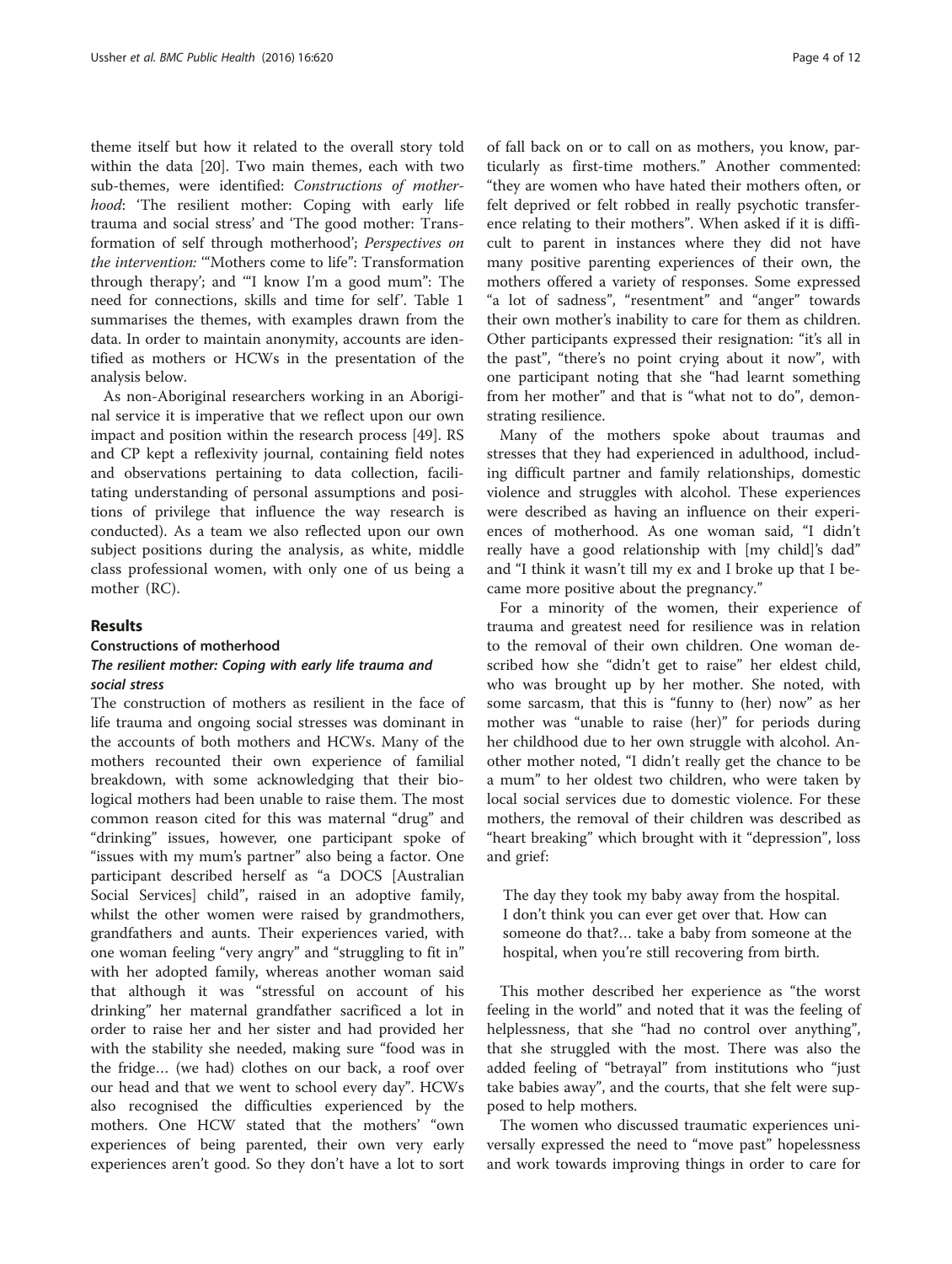# <span id="page-4-0"></span>Table 1 Thematic summary of the data

| Constructions of motherhood:                                                       | Health Care Worker Accounts                                                                                                                                                                                                                                                                                                                                                                                                                                                                                                                                                                                                                                                                                                                                                       | Mothers' accounts                                                                                                                                                                                                                                                                                                                                                                                                                                                                                                                                                                                                                                                                                                                                                                                  |
|------------------------------------------------------------------------------------|-----------------------------------------------------------------------------------------------------------------------------------------------------------------------------------------------------------------------------------------------------------------------------------------------------------------------------------------------------------------------------------------------------------------------------------------------------------------------------------------------------------------------------------------------------------------------------------------------------------------------------------------------------------------------------------------------------------------------------------------------------------------------------------|----------------------------------------------------------------------------------------------------------------------------------------------------------------------------------------------------------------------------------------------------------------------------------------------------------------------------------------------------------------------------------------------------------------------------------------------------------------------------------------------------------------------------------------------------------------------------------------------------------------------------------------------------------------------------------------------------------------------------------------------------------------------------------------------------|
| The resilient mother: Coping<br>with early life trauma and<br>social stress        | Absence of parenting<br>"She is very upset and distressed in thinking about her own mother. She has<br>always said that is never going to happen to him, referring to her own son".<br>Social stress<br>"Many are finding the housing situation is very stressful for them and<br>inadequate, really. One woman in the group, she's got four children aged 8<br>down to one year, and she lives in a two-bedroom unit with one bathroom".<br>Resilience<br>"Children are demanding and it's pretty, a pretty tough gig being a mum and<br>some of them are single, and wow that's even more hard, so I think that the<br>strength of some of these mums is pretty amazing stuff."                                                                                                 | Absence of parenting<br>"I didn't have the best childhood. And I felt towards my own child, after the<br>way I was treated, what if I did the same to my own child? It was always in my<br>head that it could have been better for me. I don't want my son to have the<br>same things happen to him. I was thinking about it all the time."<br>Social stress<br>"Things were pretty hard for me, my partner wasn't here when I had my baby,<br>he was in gaol. My mother moved into my apartment to help me. Mentally it<br>was too much to deal with."<br>Resilience<br>"That's not all there is to us. We want to give our kids a better life and that<br>needs to be recognised. Sometimes I feel like people don't want to let us<br>move past where we're from to something different".       |
| The good mother:<br>Transformation of self<br>through motherhood                   | "I think our mums show a lot of pride in their children because they all look<br>very clean, they dress them well, they dress them suitably for the weather, they<br>show that pride and care. I don't think that's out of fear, I think that's just they<br>are loving and good mums".                                                                                                                                                                                                                                                                                                                                                                                                                                                                                           | "I'm really happy to be a mum, I find it probably one of the best things I have<br>ever had to do in my life. I think I've become a lot more mature and a lot<br>more confident in myself"<br>"[being a mum has] made me a better person because before then, I really had<br>no one because I hadn't talked to my mum and dad, and so it was just literally<br>me. It made me a bit more happy and it's a great feeling being a mother".<br>"I have purpose now"                                                                                                                                                                                                                                                                                                                                  |
| Perspectives on the<br>intervention:                                               | Health Care Worker Accounts                                                                                                                                                                                                                                                                                                                                                                                                                                                                                                                                                                                                                                                                                                                                                       | Mothers' accounts                                                                                                                                                                                                                                                                                                                                                                                                                                                                                                                                                                                                                                                                                                                                                                                  |
| "Mothers come to life":<br>Transformation through<br>therapy                       | "She was very short with her daughter and quite grumpy, whenever the<br>daughter wanted her attention. Now I see her imitating the other mums in the<br>group or imitating our behaviour, being very, very hands on and listening to<br>the children. She's now more attentive to her daughter's needs".<br>"A lot of them got stronger as we spend weeks together and months you<br>see moments where you go, wow, that's a bit different from the beginning<br>it's just learning and growing with each other and I think the mums just, this<br>place makes them stronger about being a mum, and the role of the mother."                                                                                                                                                      | "[the group] has given me a lot more confidence because like, when I was<br>pregnant with (child), I did have people question me, why am I pregnant and a<br>young mum. And I was just really upset about it and I guess that's what the<br>group's given me, is that confidence to just be myself and be happy that I<br>have (child)".<br>"[the group] motivates me to be a good mum and everything. I don't think<br>what I'm doing is any different to any other mum, and I feel like all mums have<br>to learn, no matter what age they are, like we're not taught how to be a mum,<br>it just comes naturally"                                                                                                                                                                               |
| "I know I'm a good mum":<br>The need for connections,<br>skills and time for self. | "It's really powerful that their children will grow older and remember the times<br>that they saw their mother sitting around creating art and even if it inspires<br>one of them, that's what we aim to do"<br>"They care about each other. There's a sense of camaraderie, they care about<br>each other's children and you know, notice the development of other people's<br>babies".<br>"I think being together, being together and a shared experience of mothering. I<br>think that's what groups do very well. I think it's in a sense they've got a history<br>together now of over a year, they've got a history with their kids and they do<br>enjoy the milestones of each of the children, they enjoy all that with each other<br>which is a lovely support I think." | "When we're doing our paintings, we talk to each other. That's good<br>sometimes, just to see where the other mums are at. I'm home alone with (my<br>child) the rest of the week so it's good to just talk about things with someone<br>who is, you know, in the same boat. Who's not gonna judge you if you're<br>having a hard time"<br>"I like to paint, I haven't painted for years, so it was nice to be able to relax and<br>just go into another room where I can just paint. I don't get time to do<br>anything like that at home. When I come here I can just focus on that and be<br>a bit free up, in my head, you know?"<br>"When I get there, all I want to do is sit down, because it's my only break to sit<br>and talk to people. So, yeah, it's a big socialising thing for me". |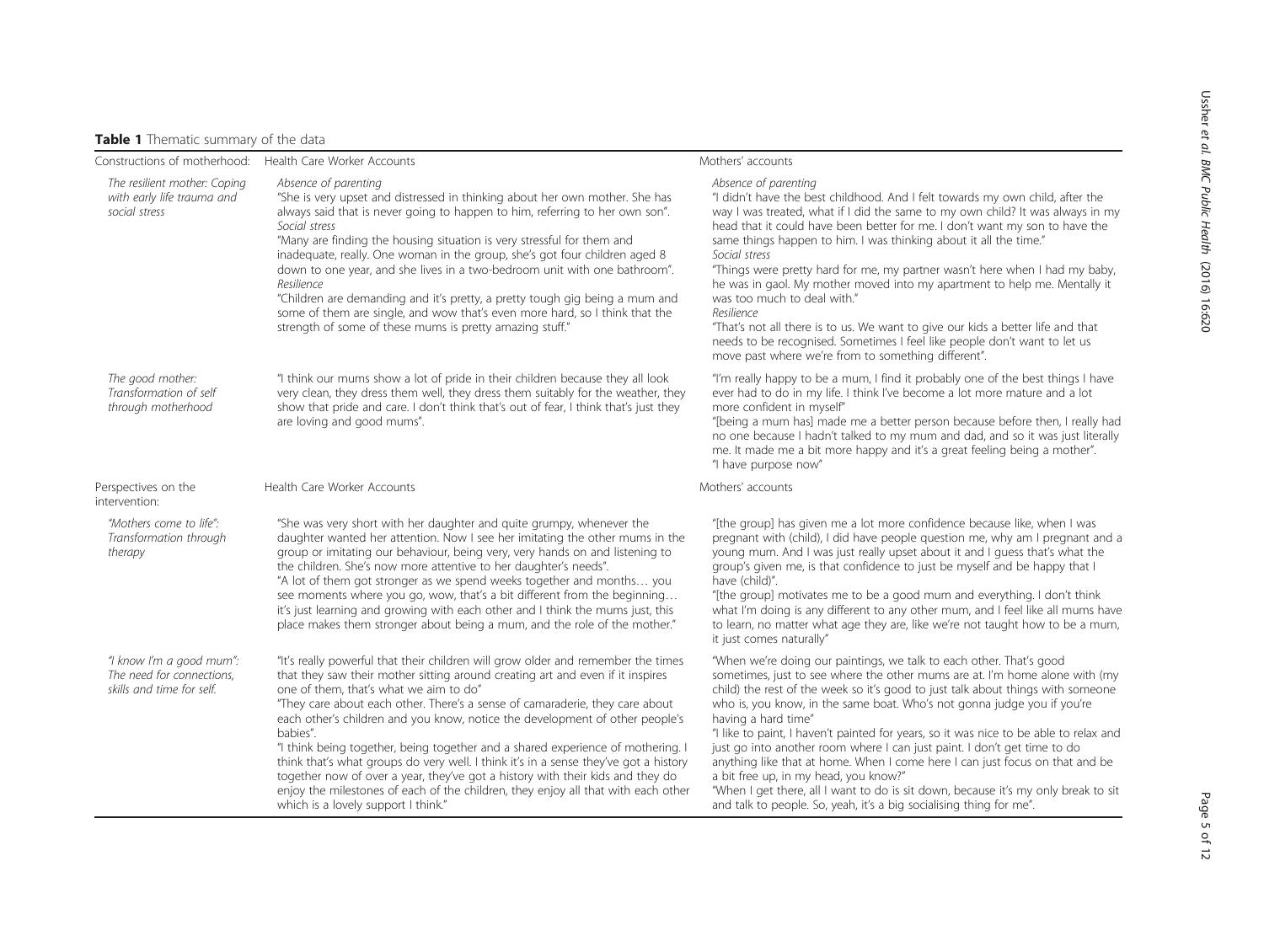their children, and for women who had had children removed, to be reunited with those children, demonstrating their resilience. Actions, such as "quitting drinking" and leaving abusive long-term partners, were taken. The Mothers said that the most important things were to "not give up" and to find the "right support". The right support was described as offering "lots of options", "trust" and "listening to what I needed". One woman said: 'Now, I feel more strong about it. Like, I am seeing my other kids more now and I am working really hard so I can give (my youngest) a better chance, so that things will be better for (us)." In constructing themselves as resilient, the mothers resisted being reduced to a traumatised identity. For example, when talking about challenging life experiences, one mother said,

That's not all there is to us. We want to give our kids a better life and that needs to be recognised. Sometimes I feel like people don't want to let us move past where we're from to something different.

HCWs also constructed the women "tough" and "strong" with "an enormous amount of resilience" in the face of past trauma and ongoing life stresses. One example given by a HCW was of a school-age mother who was juggling the demands of her baby whilst knowing she had an essay to complete, when she was physically very tired: "it just felt like, just the strength there that was portrayed to me in the sense of 'I can do this and I'm going to do it' (laughs). Yeah I think of other kids at 15, that's way beyond them". Another HCW described the women's resilience thus: "they make decisions, they choose to change their lives, they choose to keep their babies, they choose, they've got more natural skills. At least three of them are at school or at Uni". The mothers were described as having "an expectation and a selfrespect that they have a right to a life" because "life has not defeated them…and they want their kids to do better than they did".

This sense of self-respect was achieved in the face of an external social gaze that was inherently critical and a social context that was often fraught with difficulty. One of the ongoing challenges acknowledged by both HCWs and mothers was the social stigma experienced by Aboriginal mothers. For example, one mother said:

I mean it's just – we are all going through the same thing, and know what it's like to be stereotyped as a typical young black mum. Like, that we're black, we're obviously gonna fall pregnant really young.

The possibility that "they won't be able to be a good mum" because they were young, Aboriginal and a mother was a constant pressure that the mothers said that they felt they had to deal with. A couple of the HCWs also noted the extra scrutiny that Aboriginal women face as mothers, noting the ongoing impact that DOCS and the loss of custody of children had had on the mothers: "Aboriginal women feel under the spotlight, under a lot of scrutiny as parents." Housing issues were also discussed by both the women and the HCWs, with this described by the mothers as a significant concern. This included small and "overcrowded housing", unhealthy houses, lack of housing stability and difficulties dealing with housing agencies. For example, when asked what might make her experience of being a mother easier, one participant said, "Housing could fix the house. Then I won't feel so stressed all the time. About like mould growing everywhere and things that are broken". For others, issues such as family conflict, familial substance abuse, "lack of support" from extended family, and the stress associated with raising multiple young children were reported as major stressors. In these accounts of difficulties within the social contexts of the women's lives, the mothers did not position themselves as traumatised. Instead, they focused on actions they were taking to make life better for themselves and their children, which demonstrated that they were not only resilient, but also good mothers.

# The good mother: Transformation of self through motherhood

Whilst the mothers recognised the very real traumas and stresses that they had experienced, they positioned motherhood as a transformational process that motivated them to overcome these difficulties, constructing themselves as a good mother in the process. As part of the transformational experience of motherhood, there were contrasts in many of the mothers' accounts of life before and after having children. For example, when asked about life before children, one mother spoke about "no direction", in comparison to life after children, wherein it was stated that "I want to succeed now", "I am more motivated", and "I know what's important now". Another mother attributed life differences to "loving someone so much", whilst many other mothers attributed these changes to wanting to offer their child "a better life" and "more opportunity" than they themselves had. As part of these accounts, the mothers spoke about motherhood as rewarding and providing purpose and meaning in their lives. This included the meaning gained through the love and bond that the mothers had with their children, as well as their enjoyment of their children. This was exemplified by one mother, who said: "I'm really happy to be a mum, I find it probably one of the best things I have ever had to do in my life." A number of the mothers said that the changes that they had experienced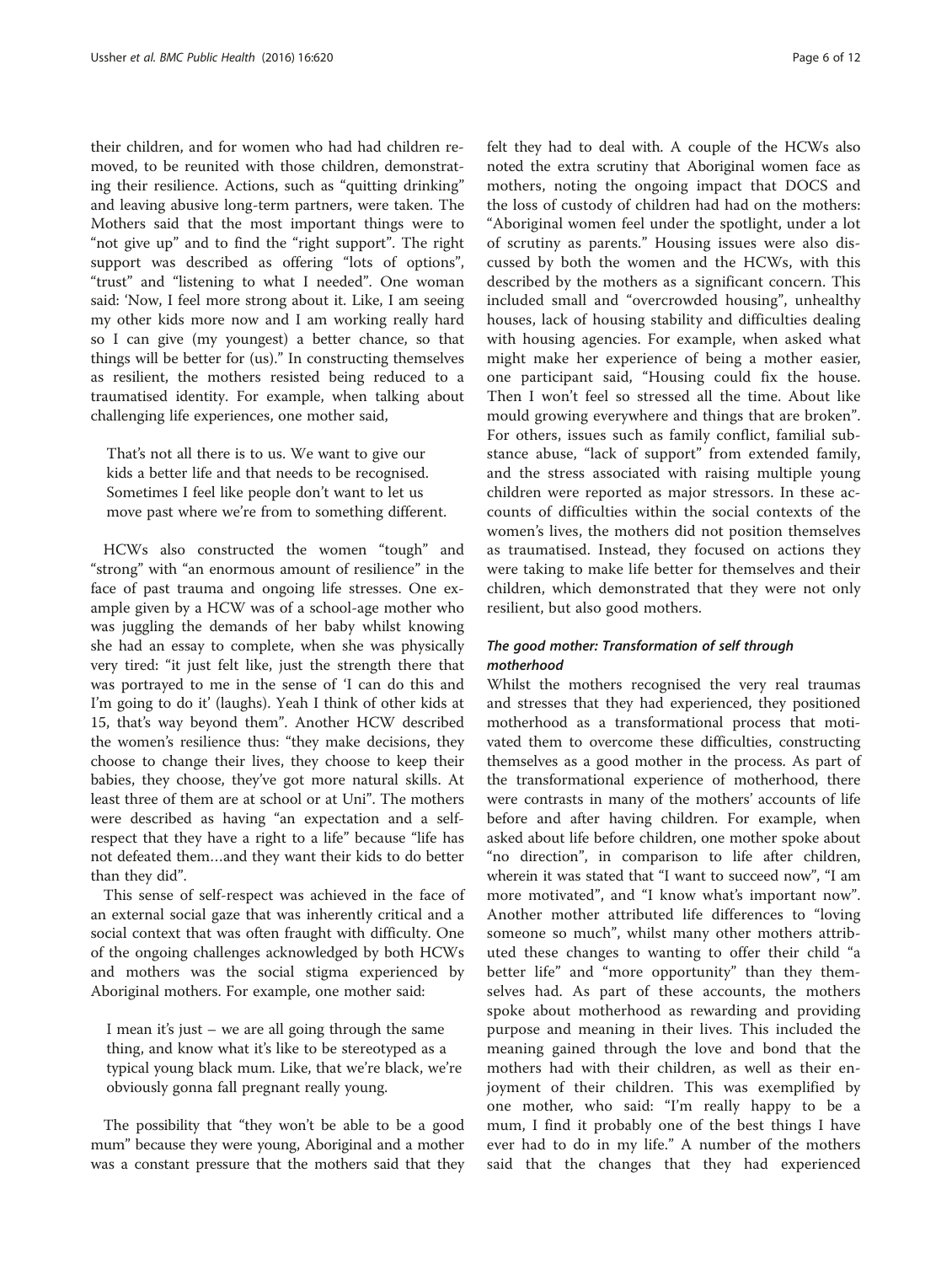personally following the birth of their children had made them a "better" or "less selfish" person. As one participant said,

like now, and just the little things, like the money that I have, I don't buy myself anything, when all I wanted to do was buy myself things. You know I get excited about little things like buying a highchair, you know, like it's just, you become so much less selfish.

As part of being a good mother, many of the mothers said that having children had also forced them to "grow up". Growing up involved changes such as quitting "drinking", "smoking" and "going out", trying to obtain more stable housing, and distancing themselves from "bad relationships". These changes were deemed vital in order to protect themselves and the welfare of their children. The mothers also gave accounts of the "sacrifice" attached with parenthood. One participant said "there's a lot of sacrifice, I guess. You gotta give up things, dreams. Be responsible for someone else". Another also acknowledged this, saying: "it is a big sacrifice too. Like, I do struggle with that a bit. I do feel like I've lost my identity a bit. But, you know, it's been replaced with a lot of other things". A number of the mothers talked about the difficulties inherent in this self-sacrifice, such as no longer seeing friends and experiencing social isolation. As one mother said, "I can't just get up and go whenever I want, I've missed every single one of my friends' twenty-firsts. You know, I've lost a lot of friends." Some of the mothers also spoke about the broader challenges inherent in being a good mother, including exhaustion, temper tantrums, or the changing needs of the children. For example, one mother said, "I know I'm a good mum but I wish I could be more patient sometimes. I think when you're a good mum, there's a lot of love and time spent." While these experiences were talked about as challenging, the mothers constructed these experiences as an expected part of motherhood, not particular to their identities as 'Aboriginal mothers', thus normalising their experiences. A number of the HCW's also normalised the stresses of motherhood the women experienced: "children are demanding and it's a pretty tough gig being a mum and some of them are single, and that's even more hard, so I think that the strength of some of these mums is pretty amazing stuff".

#### Perspectives on the Intervention

### "Mothers come to life": Transformation through therapy

A number of HCWs also described the mothers as "great mums", but focused on the impact of "inherited neglect and trauma" on the women's "confidence as a parent" and the transformative power of the groups in

facilitating the development of good motherhood. As one HCW told us:

They are great mums and all that and I hate to use the word, better, but maybe it's stronger or something, some other word like empowering them, that just says that this individual is able to handle life and all the stuff that goes in people's lives, a lot easier than before they came here.

The impact of the groups on the behaviour of children was also central in the HCW accounts. For example, a HCW described a "little boy who is so troubled, kind of disturbed" but as "the mother has become less anxious and more confident, and felt more supported" in the group, this has "changed the quality of how she is able to relate to him and that's helped to improve his behaviour". From the perspective of HCWs, their key role was perceived as being "facilitators" in "improving attachment" between the mothers and their children. This was described as being achieved in a number of ways, such as through "holding, noticing and observing emotions" and "interactions" between the women and their children, "connecting with culture through art", and "breaking isolation" through "giving (the women) a great day out" as well as the "opportunity to spend time together". Through observation, HCWs tried to identify if women were experiencing significant problems and then follow up with them. Key aims were to help the women "identify their feelings", and receive appropriate "support to address trauma". One HCW stated, in relation to the groups' aims and outcomes:

The program has helped the women to just build more capacity as mothers, more maternal capacity. (To) be able to think about the kids and who they are as individuals is a really important aim.

HCWs cited the importance of "focus(ing) on the needs of the mothers" and assisting mothers in "making a connection with their children", as illustrated in the following vignette:

One woman in particular who, when she first came to the group, the baby was only six weeks old and she was premature so the baby was just….unsupported across the mother's lap, and the mother's looking away. There was no eye contact, there was no proper firm holding of the baby, no support of the little head, and no emotional connection. You really could sense the deadness in the mum, and I actually was frightened for the baby…The baby wasn't putting on weight, even though she was being fed, and we were very worried. Other health services were involved…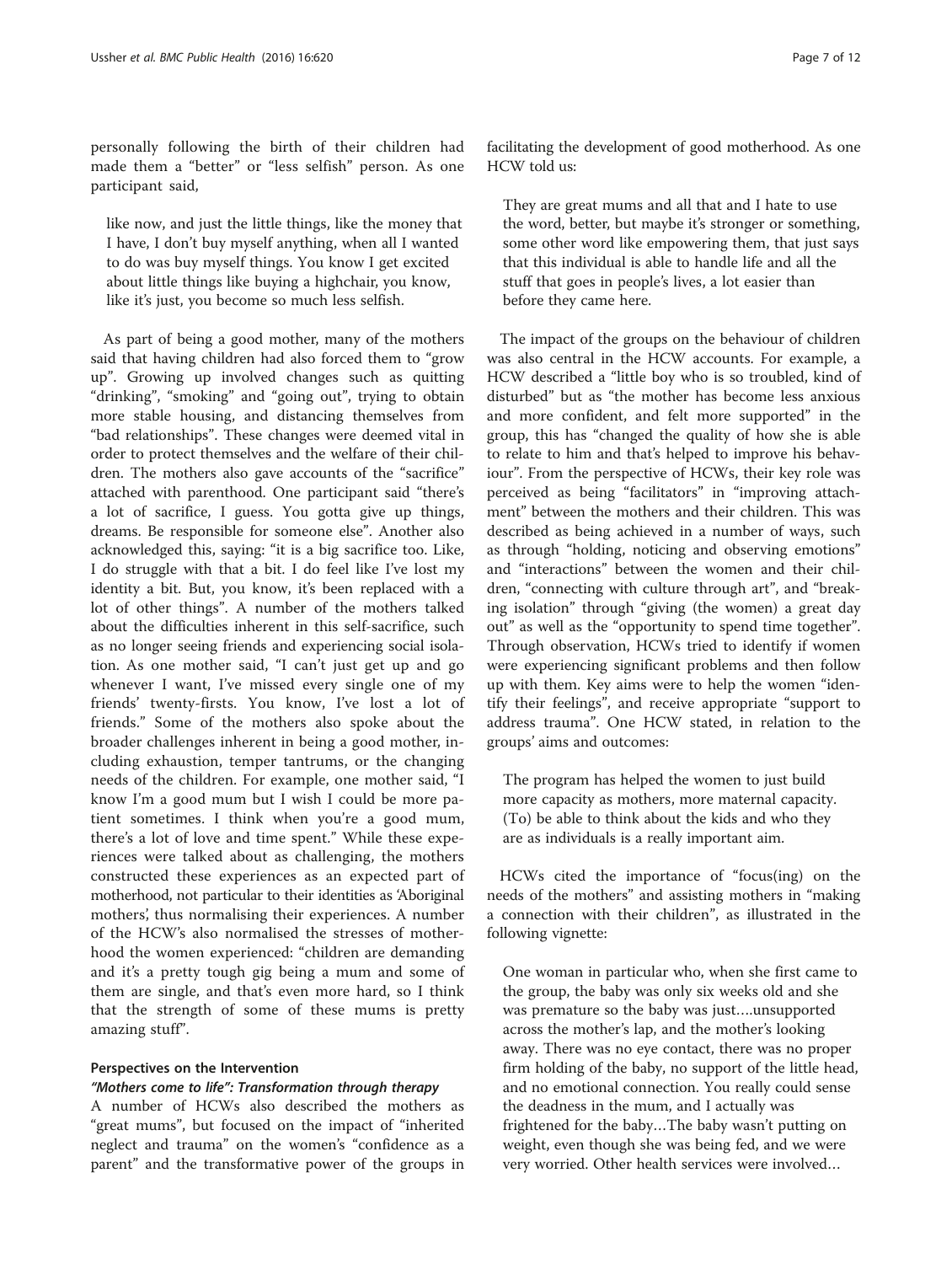DOCS were worried, you know, the postnatal support services were very worried. So she's coming to the group and was seeing one of the psychotherapists here, as well. And gradually as, I guess as more trust built up between her and the therapist, she was able to tell her about how her own father had suicided when she was six months old, actually in a tree in the backyard of the family home… She told her about this, and as she was telling her, she put the baby to the breast and the baby fed for the whole session, and it was like a corner was turned like a connection was made, and the baby started to put on weight. And the two of them together started to come to life, and I'm absolutely convinced that that's a combined effect of the support she had in the group and the input from the therapist as well. And I don't think it's an exaggeration, to say, because the baby could have died, you know, that really could have happened.

This account demonstrates the potential transformative power of therapeutic aspects of the groups, from the perspective of the HCWs. From an attachment perspective, this narrative draws attention to the experience of trauma, its causation, and how it may manifest within the mother/child relationship. Additionally, it illustrates how family trauma can be transmitted both interpersonally and intergenerationally [[3\]](#page-10-0).

When asked about challenging aspects of the groups, HCWs acknowledged reticence amongst the women to engage with elements of the program, in particular "conversations", "talking" and "sharing". This was put down to the notion that the women may feel "that their parenting is being scrutinised", which in turn, elicits "shame and suspicion". When asked why the women may feel like this, one HCW stated that: "I think it's very hard for Aboriginal people to trust institutions and government agencies".

# "I know I'm a good mum": The need for connections, skills and time for self

The mothers placed a somewhat different emphasis on the nature and function of the group and did not attribute their 'good mothering' to the group. When asked whether they felt they were learning anything about motherhood through their attendance at the groups, most mothers responded by saying "I know I am a good mum". Some of the mothers talked about motherhood as something that was "natural" and was therefore something they did instinctively, as one mother said, "it can't change." Furthermore, some of the women positioned supportive interventions as something needed by 'other mothers' who were not engaging in the good mothering practices that they were. For example, when asked if the

group had changed the way she felt about being a mother, one woman said:

Not really… you hear these stories about people who are taking drugs and whatnot. Yeah, I'm not going to do stuff like that. They're just stories, nothing that mothers here are doing. So, I don't think it's going to change anyway.

When asked about what they got out of attending the group most mothers focused on peer social support, such as "seeing the other mums", "each other", "I come for my girls":

When we're doing our paintings, we talk to each other. That's good sometimes, just to see where the other mums are at. I'm home alone with (my child) the rest of the week so it's good to just talk about things with someone who is, you know, in the same boat. Who's not gonna judge you if you're having a hard time.

As evidenced by the above account, a number of the mothers were single and gave accounts of providing the day to day care of their children on their own. As such, the mothers group was often the only time they had in their week to relax, "have a breather" and socialise with other mothers and take part in other activities offered in the group: "I like coming to the playgroup because it gives me at least a little time to relax"; "because it's my only break to sit and talk to people. So, yeah, like it's a big socialising thing for me." This camaraderie and peer support was reported to have given them greater confidence and made them feel like "better mums":

Going to the group made me feel like a better mum 'cause at first, finding out I was pregnant at a young age, I didn't feel too good about myself but knowing there's other young mums out there doing the same thing as me helped.

The HCWs also acknowledged that the women were "really comfortable with each other" and that the group offered the opportunity for the mothers to "break their isolation", "have fun together" and offer each other support:

I think the women support each other amazingly. They're warm to each other by and large. I don't want to guild the lily but they care about each other. There's a sense of camaraderie, they care about each other's children and notice the development of other people's babies.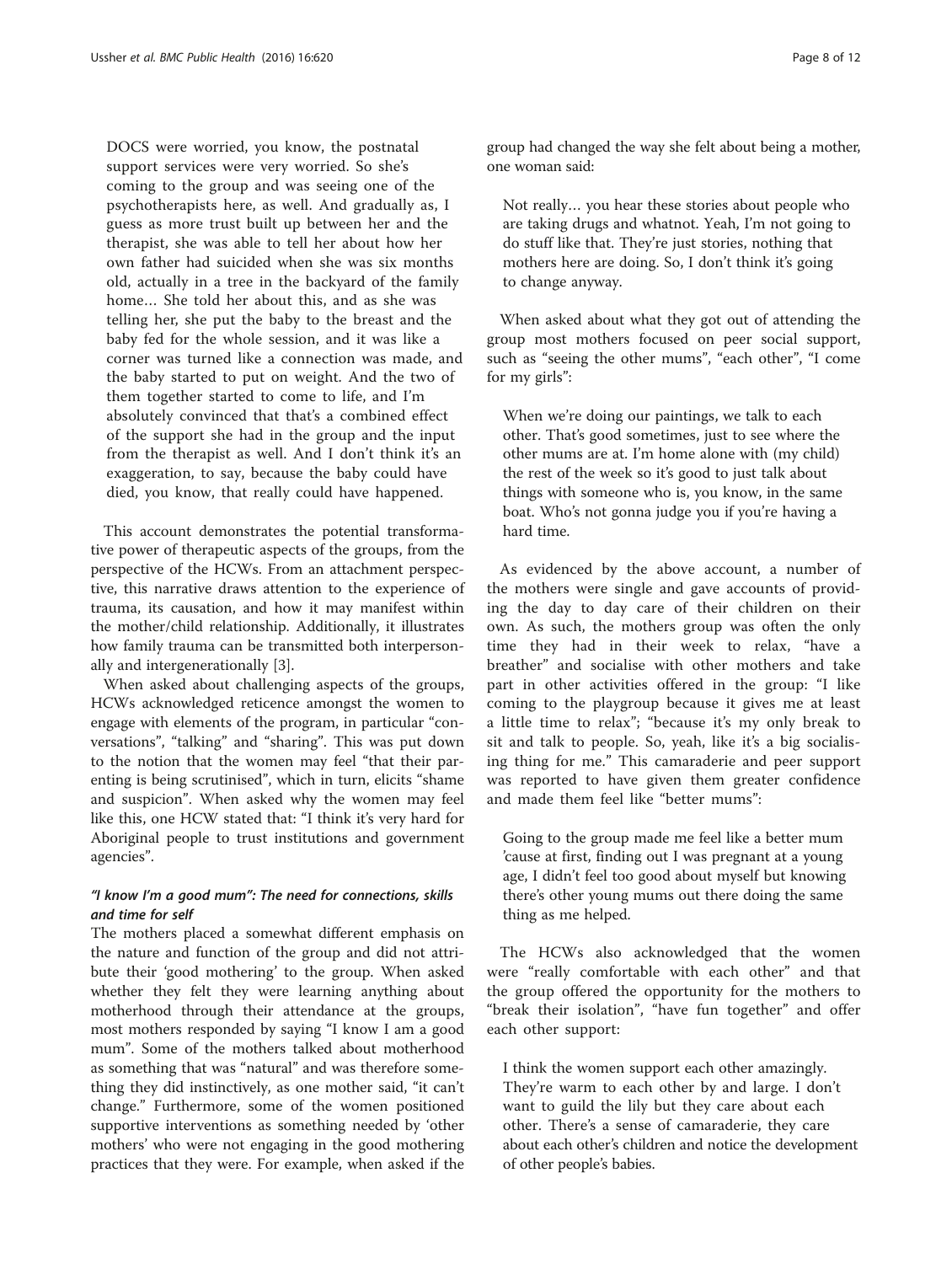Other enjoyable aspects of the groups were "the kids seeing their friends", as well as activities such as the art group, where "I can just focus on that and be a bit free up, in my head" in one woman's account.

Each of the mothers positioned herself as active and positive in her parenting role with many of the mothers also articulating a desire to educate herself and improve as a parent. When asked what they needed to help them achieve this they cited "educational things" related to "my child's development", "help to understand my child's behaviour and how to deal with it", "story time", "music and singing songs". One participant suggested learning skills that "connect the group with the home" would be most beneficial, "learning different activities that I could take back with me". When asked what she thought the groups should emphasise one mother said:

Educating mothers about how to care for their children, how to teach your kids things, especially if the kids don't go to childcare. Teaching health things, like about brushing teeth every day, how to feed your kids, changing people's habits, showing them different ways to parent.

At the same time, a number of the mothers did talk about how they appreciated the support that they received from the staff. For example, one mother said,

I feel like I get support from them, they're encouraging me like I'm doing the right thing. I'm doing a good job by raising [child's name] … just saying every week how much she's growing, and saying that, we all, all us mothers are doing a good job raising our babies.

A couple of the mothers also spoke about the support they received from the service providers as counteracting some of the stigma that they experienced as young Aboriginal mothers.

Having the support from [HCW] and [HCW] was really good as well, like they don't think it's a bad thing to be a young mum, so I thought it was good to have that support.

The type of support that was appreciated by the mothers was consistent with their constructions of themselves as 'a good mother, valuing what the women are *doing* as mothers and acknowledging the strengths of the women. Some of the mothers also talked about their attendance at the group as a reflection of being good mothers, for example, using the group to provide their children with positive peer interactions with other children.

# **Discussion**

The aim of this study was twofold: to examine how a group of Aboriginal Australian mothers experience and construct motherhood and to examine how these Aboriginal mothers and their HCWs construct the impact of an early-intervention and attachment-based support group. The Aboriginal mothers who attended the groups recognised the very real traumas they had experienced, yet positioned motherhood as something that was motivating them to overcome these difficulties. They expressed a belief in their own mothering practice and agency in improving the lives of their children, identifying their own resilience in the face of day-to-day challenges of raising children with very little resources or support. They also reflected on the ramifications of their own early life trauma in terms of their own mothering. At the same time, the mothers consistently constructed themselves as 'good mothers' and invested significantly in this construction.

By constructing themselves as both traumatised and resilient/good mothers the participants in this study took on a both/and position in relation to their experiences, a practice previously described as 'tight-rope talk' [\[35](#page-11-0)]. Tight-rope talk enables the mothers to reject the binary positions of either/or, traumatised or resilient, in order to articulate a more complex account of their experiences which acknowledges both difficulties and personal strength. In this context, adopting more than one subject position as mothers is not contradictory, rather it reflects the complexity of subjective accounts neither negating nor simplifying aspects of one's experience [\[46](#page-11-0)]. McKenzie-Mohr and Lafrance ([\[35\]](#page-11-0), p. 66) describe this adoption of a "both/and" position as enabling the reauthoring of emancipatory counter-stories, which serve to challenge the oversimplification of "either/or" binaries, where women are "agent or patient", "powerful or powerless"; or in the case of Aboriginal mothers, traumatised or resilient/good mothers. As Catrina Brown [\[9](#page-11-0)] has argued, this "both/and" position "honors women's agency and power while not minimizing the impact of oppressive social discourses and social relations" (p. 275). These findings reflected the work of Crenshaw [[13\]](#page-11-0) and Collins [[12](#page-11-0)], who assert that by exploring the 'lived experiences' of marginalised individuals we give expression to a more complex and nuanced understanding of the individuals multiple identities.

In the context of the groups, HCWs viewed motherhood as a time of vulnerability and potential. The trauma and resilience of the mothers was recognised, within a both/and dichotomy, but emphasis was placed on the role of the group in creating or boosting that resilience, thus facilitating the women becoming 'good' mothers. By forging a therapeutic relationship, the 'traumatised mother' could be healed and the bond between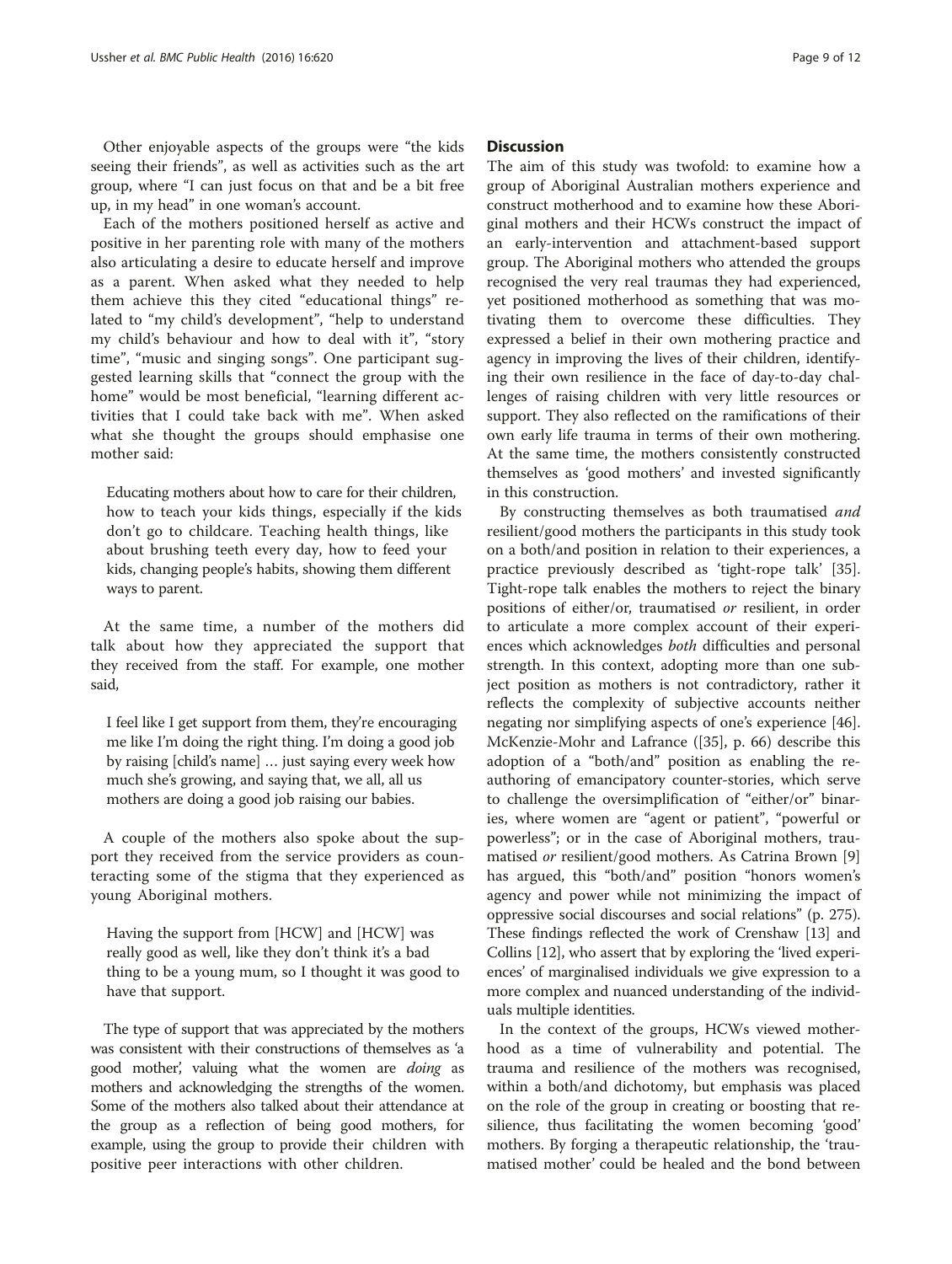mother and child strengthened. From the perspective of the HCWs, the priority is for the mothers to receive therapy in order to address childhood trauma and strengthen their ability to form secure attachments with their children. The mothers may indeed have been transformed therapeutically by their attendance at the groups and derive benefit from the therapeutic process, as portrayed in the HCW accounts. However, the mothers themselves did not position the groups as functioning in this manner, focusing on peer support, time out, and enjoyment of activities, such as art. One explanation for these differing perspectives is the mothers' potential resistance to acknowledging the need for therapeutic intervention, with its attendant implications of poor parenting practice, given their previous experiences or knowledge of state intrusion and judgement. The sense of one's parenting being monitored, or needing 'intervention', is an understandable concern amongst many Aboriginal women, given the extent of state intervention and judgement both historically and currently [\[3](#page-10-0)]. A second explanation is simply that the mothers derived great pleasure and benefit from their connections with the other women attending the group, as is the case with any mother-baby group [\[29\]](#page-11-0), and so this was fore-front in their minds when asked about the function of the group. A third explanation is that the mothers do not view themselves as needing therapeutic intervention, positioning this type of support as only necessary for 'other mothers' who are not engaging in good mothering practices, such as those who use drugs.

Given the statistics on Aboriginal removal from family it is perhaps not unexpected that these experiences were prevalent within many of the mother's accounts. For these mothers, their experiences of loss, and the anger associated with their own mothers' inability to care for them pervaded much of their childhoods. As demonstrated by Bromfield et al. [[7\]](#page-11-0) removal from troubled family situations is not always the hoped for panacea. For many of the women, being placed into multiple foster families or passed between different relatives may have further compounded their trauma and fragmented their vulnerable identities. These accounts also illustrate that the trauma surrounding these experiences can be carried well into adulthood and, for some, repeated in their own parenting, evidenced in the transgenerational cycle trauma documented in many Indigenous communities [[3,](#page-10-0) [18\]](#page-11-0). Since the publication of the 'Bringing them Home Report' [[47](#page-11-0)] there has been little exploration into the contemporary Indigenous experience of removal from family. What research there is, like much Indigenous research, is heavily epidemiological [\[8\]](#page-11-0). Given the increasing prevalence of Indigenous removal from family in Australia, research exploring the impact it has on families and individuals is sorely needed. Additionally, whilst Australian government policy mandates a connection with family be maintained, there has been little in the way of program development in Aboriginal communities aiming to support families and assist them in addressing the issues causing family breakdown [[24\]](#page-11-0).

In combination, the accounts of the mothers and HCWs illustrate constructions of motherhood operating within an early intervention program, as well as the differing strategies each adopted in terms of facilitating mothering and strengthening mother/child attachment. The mothers communicated a strengths-based approach, emphasising enhancing existing competencies and learning new skills, as well as connecting with other mothers, whilst the HCWs adopted a professional-led deficitbased approach that focused on addressing underlying trauma [[42\]](#page-11-0). The mothers actively resisted being positioned solely as 'traumatised' as this could imply that they are 'bad mothers', not capable of caring for their children. The 'bad mother' discourse is particularly significant to Aboriginal mothers. As women, they are bound by dominant motherhood ideologies which dictate that being deemed a 'bad mother' excludes one from the 'cult of domesticity' that defines femininity [[16\]](#page-11-0) and means one has failed as a woman [[2\]](#page-10-0). As Aboriginal women, to be positioned as a 'bad mother' creates a double bind of the intersecting marginalisations embedded within the social categories of gender and race [\[16](#page-11-0)]. There can be severe implications in being positioned as an Aboriginal woman who is a 'bad mother', the punishment being the possibility of having one's children removed. The reality of this consequence is evident within the mother's accounts as well as throughout modern Australian history [\[48\]](#page-11-0).

There are a number of strengths and limitations to this study. The strengths are the use of qualitative interviews with Aboriginal women, the participant observation of the group to inform the analysis and facilitate data collection, and the inclusion of HCW perspectives. The limitations are the small sample size and collection of data from a single organisation. However, it was not the aim of this study to generalise these findings to all Aboriginal mothers or all parenting support programs for Aboriginal mothers, but rather to provide an exploratory analysis of the ways in which this group of mothers and HCWs constructed and experienced motherhood. Additionally, it is important to note that "Aboriginal mothers" is not an homogeneous category, and rather it is a collection of accounts from individuals who come from a variety of backgrounds, and who may choose to identify themselves in multiple ways and at different times, rather than be held captive by their cultural affiliation [[18](#page-11-0)]. A further limitation was the intensive nature of the participant observation, which required commitment on the part of the research team and the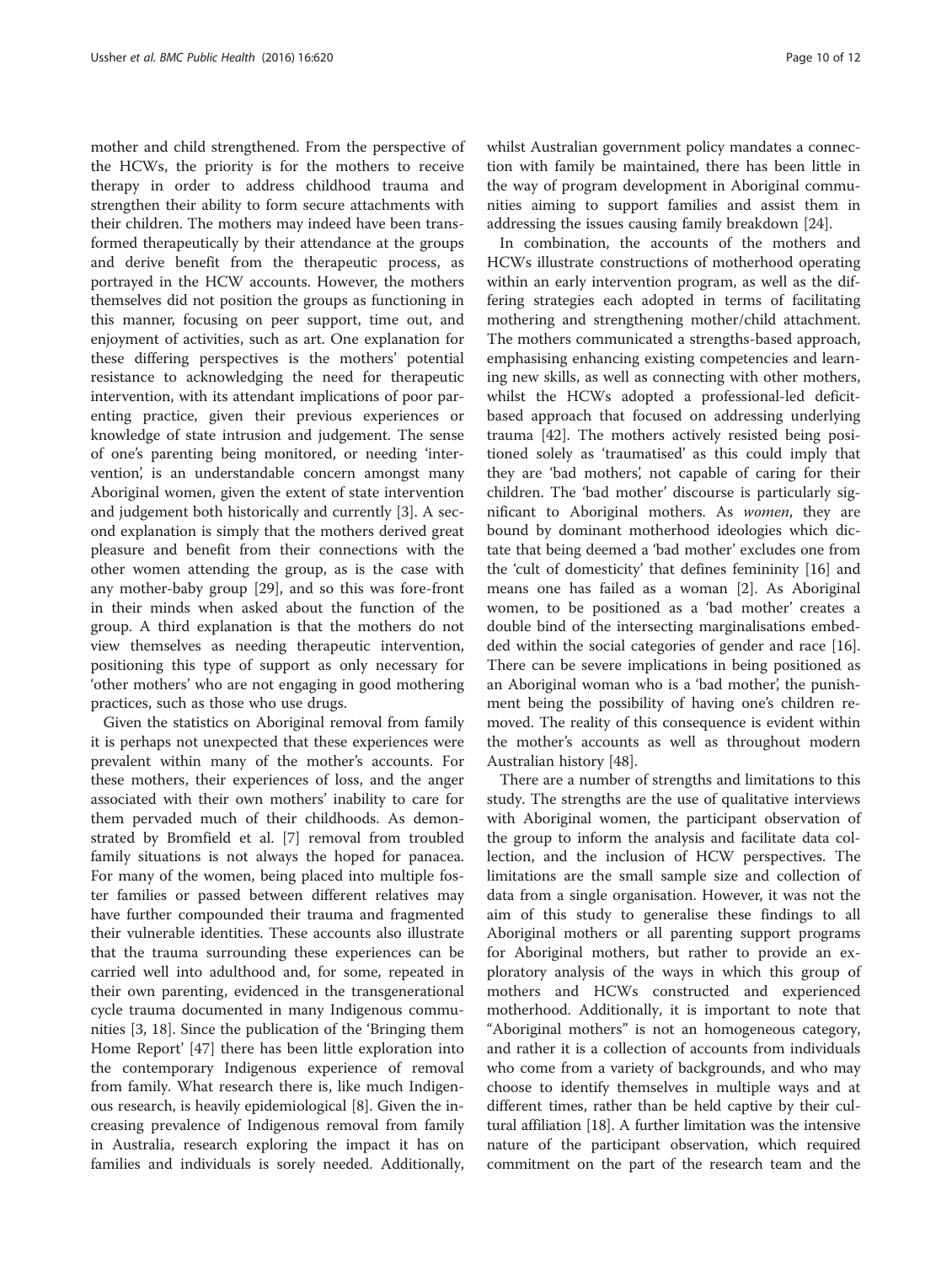<span id="page-10-0"></span>organisation. Future researchers could explore other modes of engagement with such programs, such as attending less frequently, but at key stages of program development. Another strategy could be to involve the mothers in the development of the research questions and methodology, thus developing trust and familiarity early in the process. The use of other means of data collection, such as cultural probes, could also be considered; women taking photographs of their experience is a method used successfully in previous research with young women [[34, 44](#page-11-0)]. It would also be useful to explore Aboriginal women's experiences of other forms of supportive program. The group examined in the present study focused on mother-child attachment and encouraging emotional engagement in the mother-child relationship, through a combination of group discussion, structured activities, and one-to-one interaction. Other forms of support may also be efficacious, and may result in different experiences for both the women and the HCWs.

# Conclusion

In conclusion, the findings of this study are important insofar as they provide insight into how this group of Aboriginal mothers experience and construct motherhood and how motherhood is experienced in the context of a supportive program. Results contribute to knowledge by illustrating the multifaceted way in which these Aboriginal mothers positioned their mothering identities and how they resisted being defined solely as disadvantaged. Additionally, the study provided insight into how supportive programs are perceived by HCWs and how, in turn, they are received by those who access them. Some researchers have questioned the appropriateness of using Western-research based models of bonding and attachment with Aboriginal families [[48\]](#page-11-0). This study demonstrates the potential benefits of an early intervention using an attachment model, but also demonstrated the need for HCWs to consult with Aboriginal women when developing programs intended to benefit Aboriginal families, including the need to focus on Aboriginal women's resilience and strength, and to reinforce their sense of themselves as good mothers. The current study also illuminated an area of research that requires further research attention - contemporary experiences of Aboriginal removal from family, a significant issue as is evidenced by statistics on current Aboriginal child removal rates [1]. Additionally, it may be beneficial for future studies to interview Aboriginal women who attend different types of interventions, as well as those who do not access these services, including Aboriginal women from different backgrounds and those who are from different geographical areas. Findings of this future research may provide a more complete picture of the marginalisation experienced by Aboriginal Australians

and bring us closer to bridging the gap in Indigenous health and wellbeing.

### **Endnotes**

<sup>1</sup>The term Aboriginal is used throughout this paper in recognition that Aboriginal peoples are the first inhabitants of New South Wales, Australia.

#### Acknowledgements

We thank Cate Osborn and our organisational partner for collaborating in the research, and the women who participated in the research for allowing us to attend the mother's groups and for being willing to be interviewed.

#### Funding

The research was funded by a Western Sydney University Partnership Grant. The authors take full responsibility for the design of the study, data collection, analysis, interpretation of data and writing of the manuscript, with no role taken by the organisation.

#### Availability of data and material

The datasets collected and analysed during the current study are available from the corresponding author on reasonable request.

#### Authors' contributions

JU and JP designed the study, and supervised data collection. RS and CP collected and coded the data, and contributed to analysis, supervised by JU and JP. JU, RS and CP collectively wrote the paper, with JP making critical commentary. JU conducted the revision of the paper. All authors read and approved the final manuscript.

#### Authors' information

The authors work together in the Centre for Health Research at Western Sydney University, and have a background in research on women's sexual and reproductive health, and qualitative methods. Jane Ussher (PhD) is Professor of Women's Health Psychology; Janette Perz (PhD) is Professor of Psychology and Director of the Centre for Health Research; Chloe Parton (PhD) is a post-doctoral researcher, and Rosie Charter is a doctoral candidate.

#### Competing interests

The authors declare that they have no competing interests.

# Consent for publication

Not applicable.

#### Ethics approval and consent to participate

Ethical approval for this research was granted by the Western Sydney University Human Research Ethics Committee (H10486). Ethical approval for this research was granted by the Western Sydney University Human Research Ethics Committee (H10486). The guidelines set out by the NHMRC NHRMC [\[38\]](#page-11-0) for researching with Aboriginal populations were closely adhered to and informed each step of the research process. This included developing respect between researcher and participants, making the design of the study transparent, ensuring participation was voluntary and consent informed, safeguarding privacy and confidentiality, and consultation with Aboriginal community members when designing the research and developing methods of data collection. All participants gave informed consent using a Western Sydney University consent form.

#### Received: 29 March 2016 Accepted: 15 July 2016 Published online: 22 July 2016

#### References

- 1. AIHW. Child protection Australia 2011–2012, Child welfare series no.55.. Canberra: Australian Institute of Health and Welfare; 2013.
- 2. Allan J. Mother blaming: a covert practice in therapeutic intervention. Aust Soc Work. 2004;57:57–70.
- 3. Atkinson J, Nelson J, Atkinson C. Trauma, transgenerational transfer and effects on community wellbeing. In: Purdie N, Dudgeon P, Walker R, editors. Working